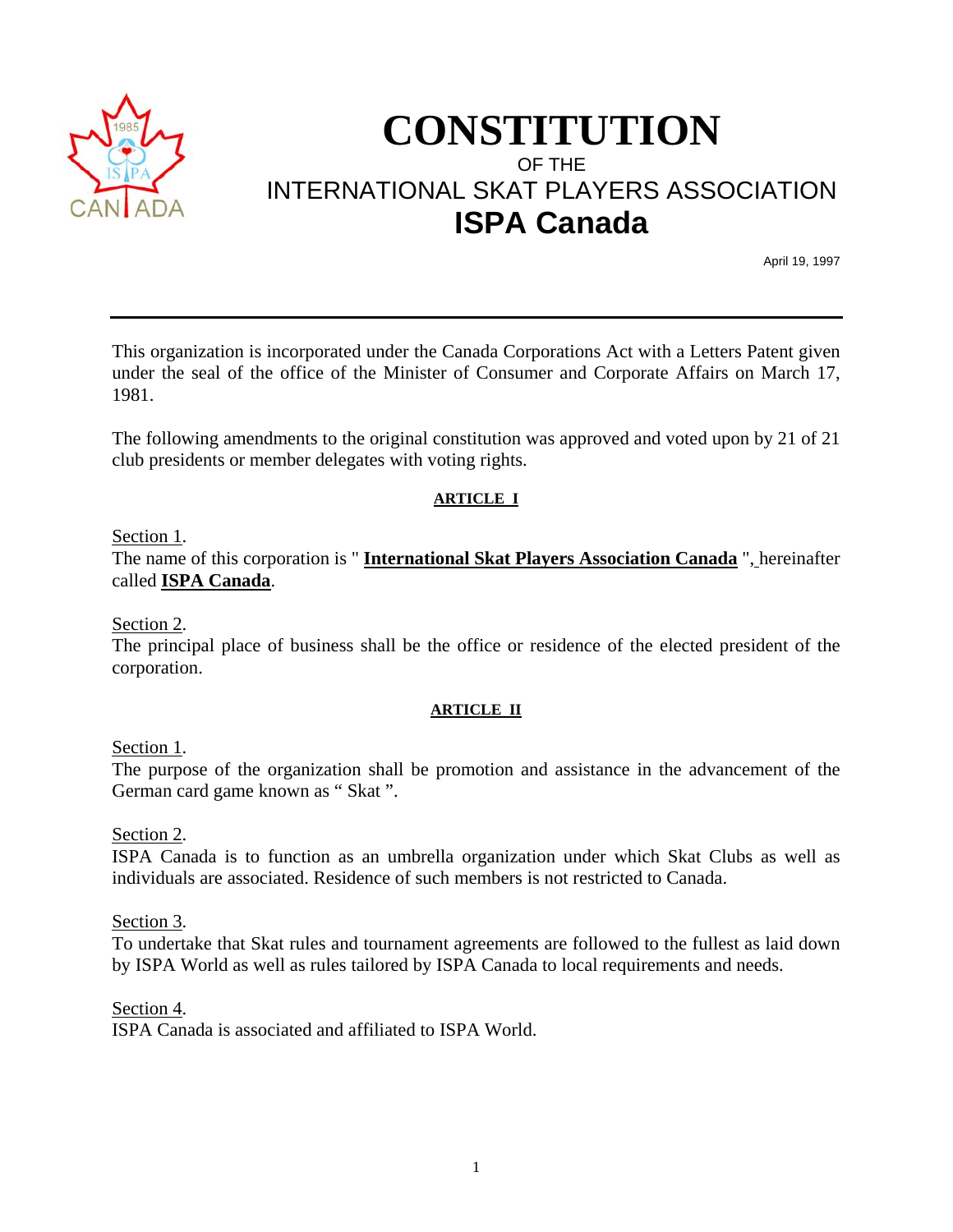#### **ARTICLE III**

# Section 1.

The organization in its activities, shall be nonpartisan, nonsectional and nonsectarian. It shall not by resolution or otherwise be committed to the support or endorsement of any candidate for public office.

# Section 2.

The corporation may acquire, take by gift, purchase, or bequest real and personal properties for the purpose appropriate in the exercise of its powers and corporate needs including the rights to take, hold and dispose of such property including to take, hold and dispose of shares in other corporations dispose of shares of stock in other corporations.

## Section 3.

The corporation shall be a non-profit organization with all funds to be used for promotional and supportive activities of various Skat tournaments and competitions.

#### **ARTICLE IV**

# Section 1.

The corporation shall continue for a period of fifty years unless sooner dissolved by three fourth of the vote of all members in good standing or by act of the General Assembly, or by operation of law.

## Section 2.

In the event of dissolution all and any assets shall be distributed on a membership percentage base to ISPA Skat Clubs in Canada or any beneficiary organization to be selected by the Board of Directors.

## **ARTICLE V**

## Section 1.

The government of the corporation shall be vested in a board of directors, who shall be members of the corporation and such officers as the said Board of Directors may appoint in conformity with those articles and with the bylaws of this corporation.

## Section 2.

The Board of Directors shall consist of President, Vice President East, Vice President West, Secretary, Treasurer and a Director.

## Section 3.

The meeting of members of the corporation shall be held annually and will be called by the President by a written invitation shall be send to all ISPA Skat Club executives announcing date, time, place and notice of special resolutions for the annual general meeting.